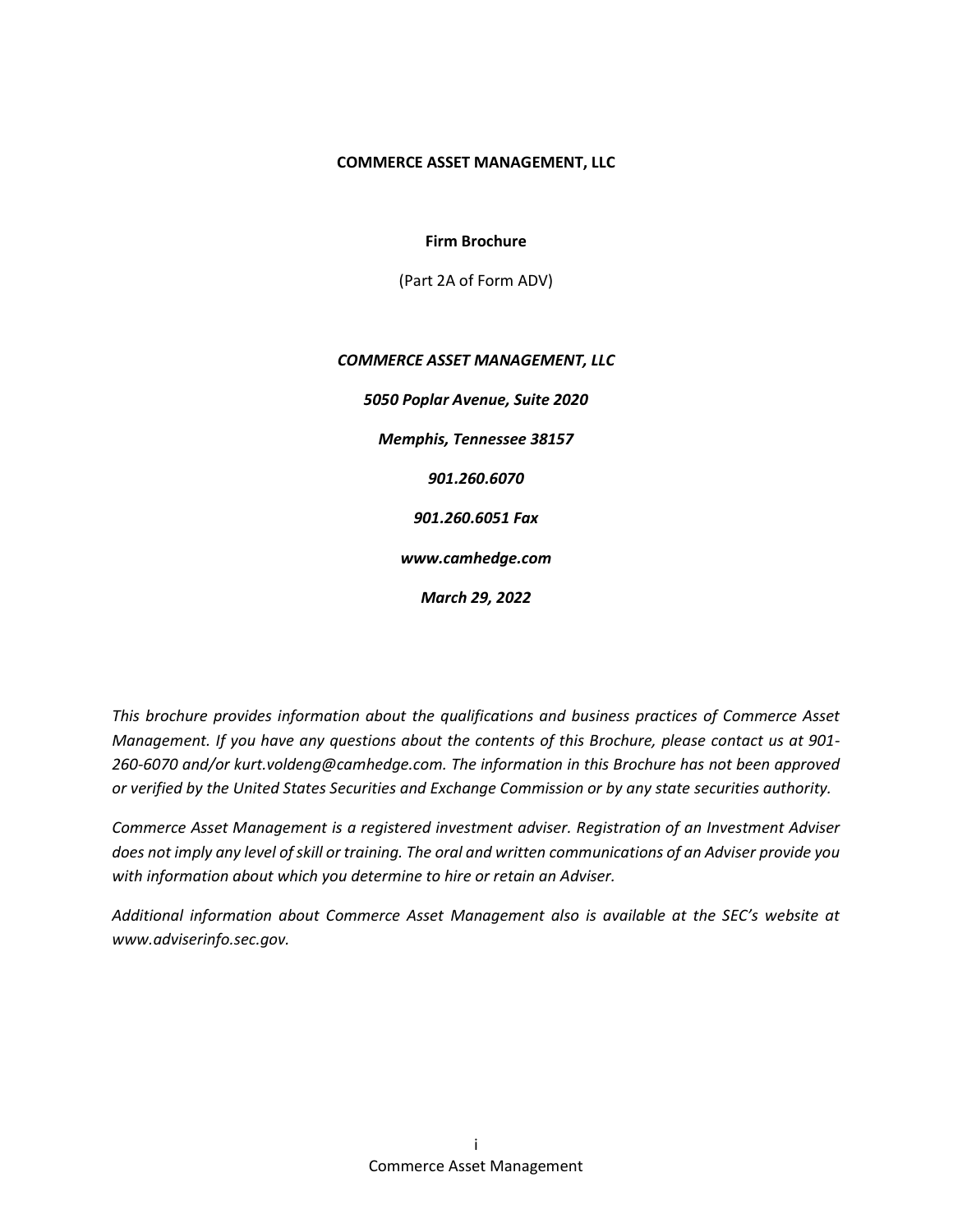## Item 1 - Material Changes

Since the filing of our last annual updating amendment, dated March 25, 2021 we made the following changes:

## IRA Rollover Recommendations

Effective December 20, 2021 (or such later date as the US Department of Labor ("DOL") Field Assistance Bulletin 2018-02 ceases to be in effect), for purposes of complying with the DOL's Prohibited Transaction Exemption 2020-02 ("PTE 2020-02") where applicable, we are providing the following acknowledgment to you. When we provide investment advice to you regarding your retirement plan account or individual retirement account, we are fiduciaries within the meaning of Title I of the Employee Retirement Income Security Act and/or the Internal Revenue Code, as applicable, which are laws governing retirement accounts. The way we make money creates some conflicts with your interests, so we operate under a special rule that requires us to act in your best interest and not put our interest ahead of yours. Under this special rule's provisions, we must:

- Meet a professional standard of care when making investment recommendations (give prudent advice);
- Never put our financial interests ahead of yours when making recommendations (give loyal advice);
- Avoid misleading statements about conflicts of interest, fees, and investments;
- Follow policies and procedures designed to ensure that we give advice that is in your best interest;
- Charge no more than is reasonable for our services; and
- Give you basic information about conflicts of interest.

We benefit financially from the rollover of your assets from a retirement account to an account that we manage or provide investment advice, because the assets increase our assets under management and, in turn, our advisory fees. As a fiduciary, we only recommend a rollover when we believe it is in your best interest.

We will further promptly provide you with a new Brochure as necessary based on material changes or new information, at any time, without charge.

Currently, our Brochure may be requested by contacting Jennifer Brown at 901.260.6070. Additional information about Commerce Asset Management is also available via the SEC's web site www.adviserinfo.sec.gov. The SEC's web site also provides information about any persons affiliated with CAM who are registered, or are required to be registered, as investment adviser representatives of CAM.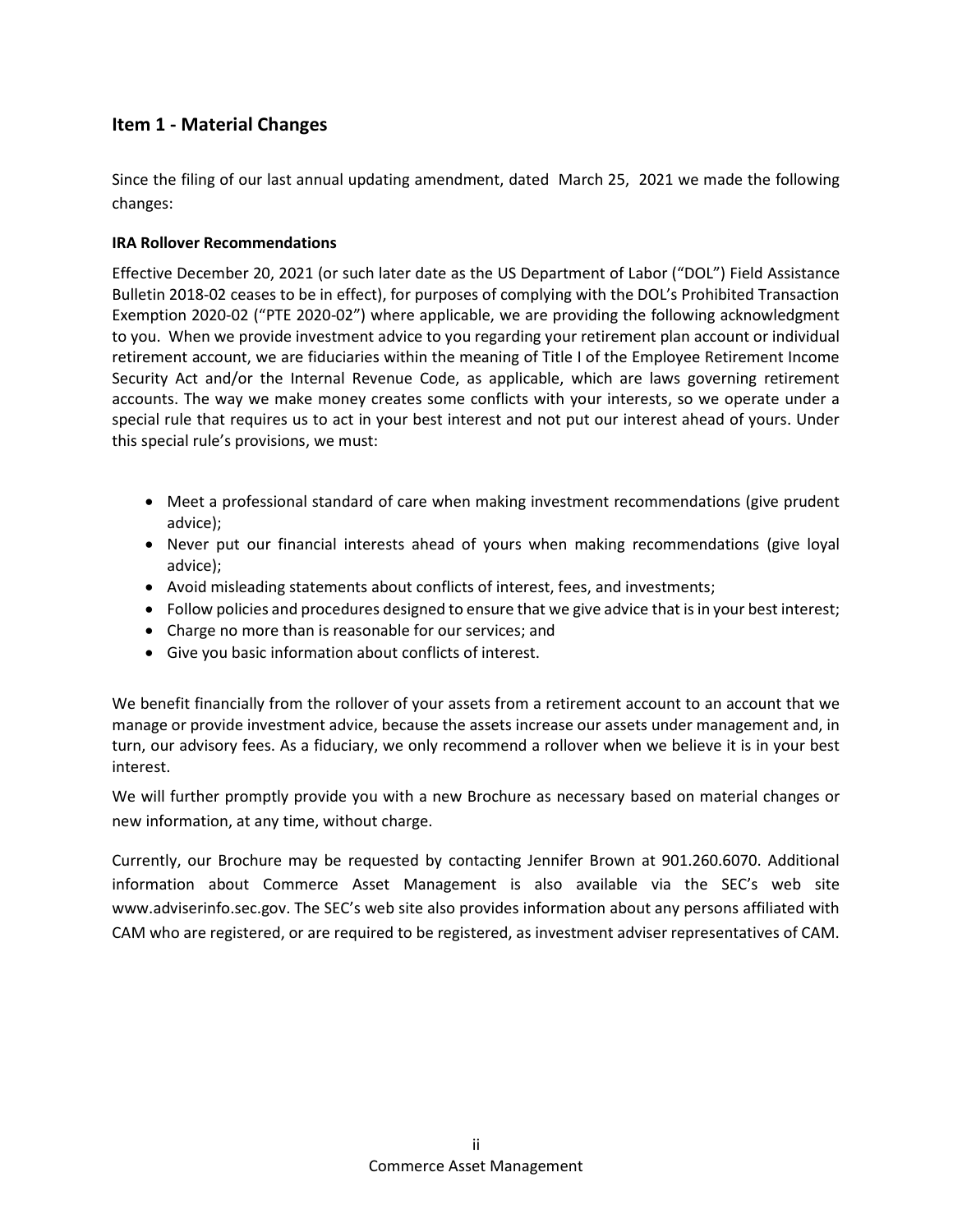# **Table of Contents**

| Item 9 - Code of Ethics, Participation or Interest in Client Transactions and Personal Trading 6 |  |
|--------------------------------------------------------------------------------------------------|--|
|                                                                                                  |  |
|                                                                                                  |  |
|                                                                                                  |  |
|                                                                                                  |  |
|                                                                                                  |  |
|                                                                                                  |  |
|                                                                                                  |  |
|                                                                                                  |  |
|                                                                                                  |  |
|                                                                                                  |  |
|                                                                                                  |  |
|                                                                                                  |  |
|                                                                                                  |  |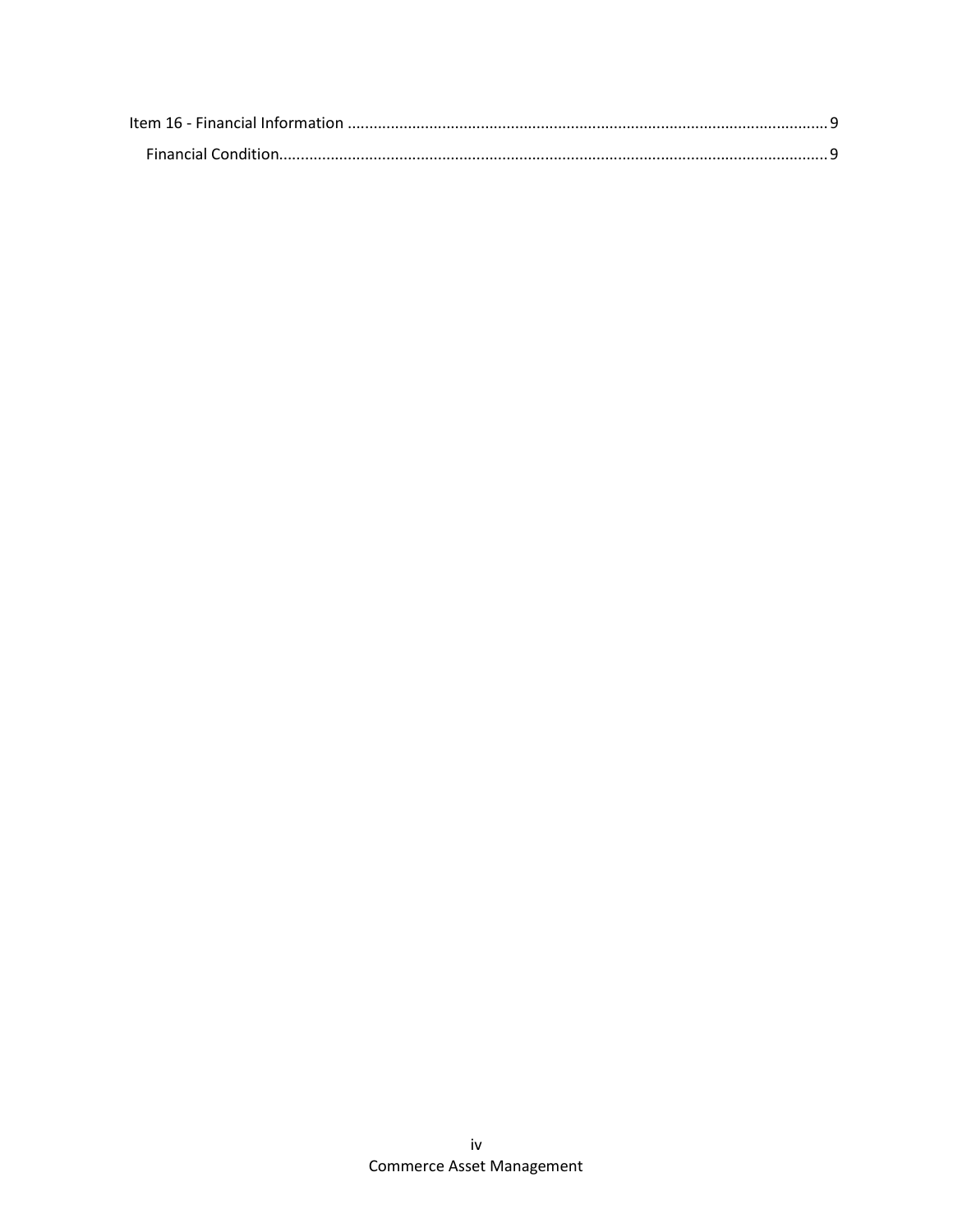## Item 2 - Advisory Business

## Firm Description and Principal Owners

Commerce Asset Management, LLC ("CAM") is a Delaware limited liability company which began business in July, 2010. CAM is wholly owned by Commerce Holdings, LLC, which also owns a related investment adviser, Commerce Advisors, LLC. CAM's business purpose is alternative investment asset management and other alternative investment advisory services more fully described below.

CAM specializes in alternative investment management and advisory services consisting of:

- Alternative investment management services offered through separate accounts.
- Alternative investment advisory services.

## Types of Advisory Services

## Alternative Separate Account Management

CAM provides alternative asset management services through separately managed accounts. CAM develops and designs alternative investment strategies, which are employed to provide services to high net worth families and institutional investors. Generally, these strategies consist of investments in readily available marketable securities that attempt to shadow the market factors present within the hedge fund industry. We believe this "factor shadowing" effort will result in returns that approximate various hedge fund strategies. CAM is the investment manager for these alternative investment strategies.

## Alternative Investment Advisory Services

CAM also provides investment advisory services to certain clients on both a discretionary and a nondiscretionary basis with respect to non-traditional investments Terms of such advisory services are negotiated on a client by client basis, and these services are only provided to accredited investors. Typically, these services are customized to clients' specific needs and may be part of an overall investment program or strategy employed by the client.

## IRA Rollover Recommendations

Effective December 20, 2021 (or such later date as the US Department of Labor ("DOL") Field Assistance Bulletin 2018-02 ceases to be in effect), for purposes of complying with the DOL's Prohibited Transaction Exemption 2020-02 ("PTE 2020-02") where applicable, we are providing the following acknowledgment to you. When we provide investment advice to you regarding your retirement plan account or individual retirement account, we are fiduciaries within the meaning of Title I of the Employee Retirement Income Security Act and/or the Internal Revenue Code, as applicable, which are laws governing retirement accounts. The way we make money creates some conflicts with your interests, so we operate under a special rule that requires us to act in your best interest and not put our interest ahead of yours. Under this special rule's provisions, we must:

- Meet a professional standard of care when making investment recommendations (give prudent advice);
- Never put our financial interests ahead of yours when making recommendations (give loyal advice);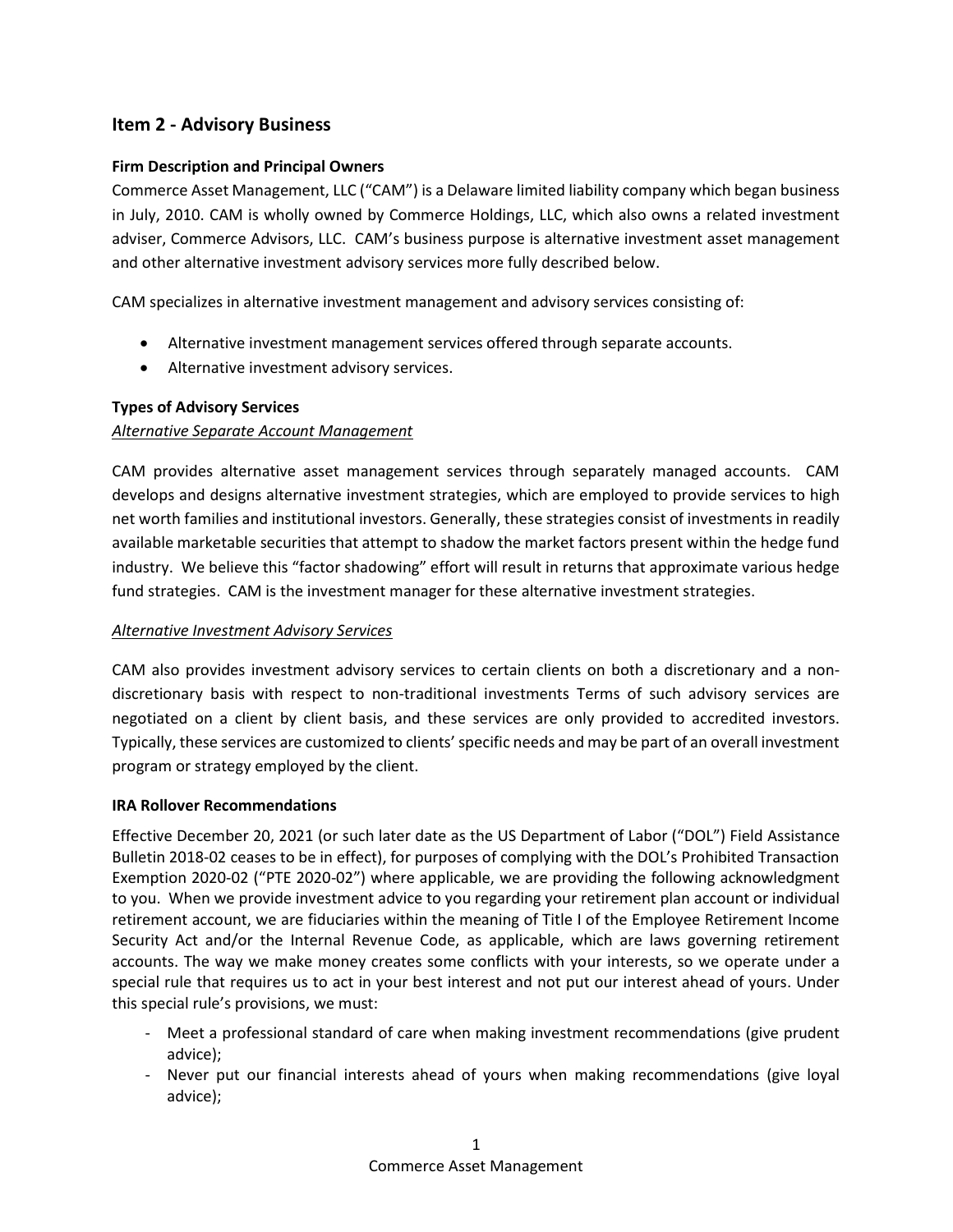- Avoid misleading statements about conflicts of interest, fees, and investments;
- Follow policies and procedures designed to ensure that we give advice that is in your best interest;
- Charge no more than is reasonable for our services; and
- Give you basic information about conflicts of interest.

 We benefit financially from the rollover of your assets from a retirement account to an account that we manage or provide investment advice, because the assets increase our assets under management and, in turn, our advisory fees. As a fiduciary, we only recommend a rollover when we believe it is in your best interest.

## Item 3 - Fees and Compensation

## Description

The specific manner in which fees are charged by CAM is established in a written agreement directly with CAM. CAM will generally bill its fees on a quarterly basis, in advance. Management or Advisement fees shall be prorated for each capital contribution and withdrawal made during the applicable calendar quarter (with the exception of de minimis contributions and withdrawals). Accounts initiated or terminated during a calendar quarter will be charged a prorated management fee. Upon termination of any account, any prepaid, unearned fees will be promptly refunded, and any earned, unpaid fees will be due and payable.

CAM's fees are exclusive of brokerage commissions, transaction fees, and other related costs and expenses which shall be incurred by the Fund or the client. Clients may incur certain charges imposed by custodians, brokers, third party investment fees such as fees charged by sub-advisory managers, custodial fees, deferred sales charges, odd-lot differentials, transfer taxes, wire transfer and electronic fund fees, and other fees and taxes on brokerage accounts and securities transactions. Mutual funds and exchange traded funds ("ETFs") and other pooled investment vehicles also charge internal management fees, which are disclosed in a fund's prospectus or offering memorandum. Every mutual fund and ETF has internal management fees, legal, accounting, brokerage, custodial and operating expenses that are borne by the fund investor. The total of such charges vary and are more fully set forth via the particular investment prospectus. These expenses are netted against gross returns and the net returns are reported to shareholders. Such charges, fees and commissions are exclusive of and in addition to CAM's fees. CAM shall not receive any portion of these commissions, fees, and costs with the exception of those cases when such a fund is advised by CAM.

Item 10 below further describes the factors that CAM considers in selecting or recommending brokerdealers for client transactions and determining the reasonableness of their compensation (e.g., commissions).

Discretionary fees are expressed as a percentage of assets. Asset based fees generally range from 0.25% to 1.00% depending upon the particular client's portfolio size and specific service needs.

On a selective basis CAM may enter into advisory services on a non-discretionary basis and fees may include fixed dollar amounts or may be expressed as a percentage of assets. CAM's standard fixed fees generally range from a minimum of \$25,000 per annum and up. Although CAM's, stated minimum annual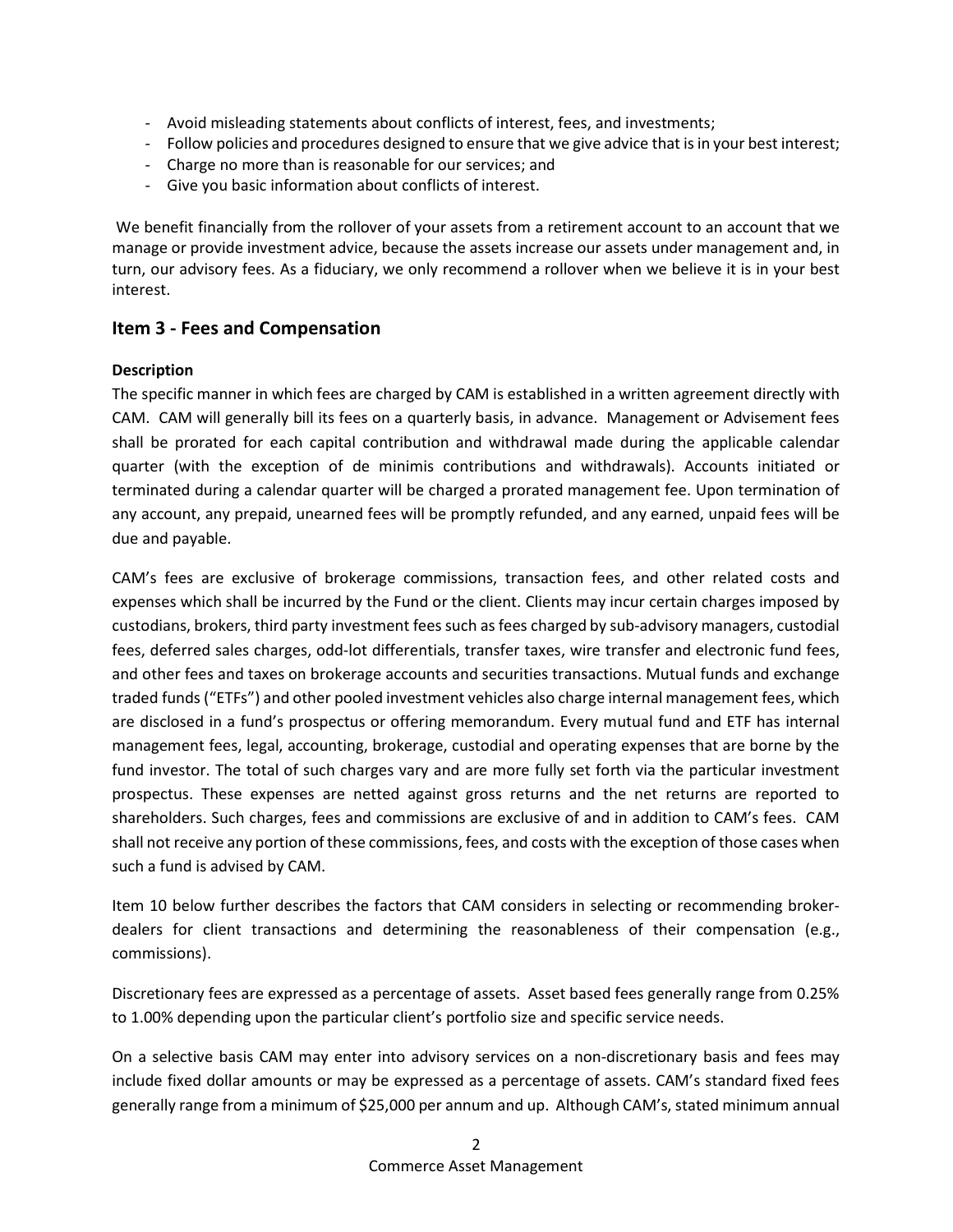fee is \$25,000, exceptions may occur on a specific client basis and with approval of management. Both fixed fees and asset fees are based upon client expectations of service, portfolio asset size, and scope of service provided, complexity of service, risk factors and input costs. Fees are negotiable.

Performance-based fees are used only with clients who satisfy the requirements of Rule 205-3 of the Investment Advisers Act of 1940 see more fully detailed description below.

## Item 4 - Performance-Based Fees

## Description

In certain cases, CAM may enter into performance fee arrangements with qualified clients: such fees are subject to individualized negotiation with each such client. CAM will structure any performance or incentive fee arrangement subject to Section 205(a)(1) of the Investment Advisors Act of 1940 (The Advisors Act) in accordance with the available exemptions thereunder, including the exemption set forth in Rule 205-3. In measuring clients' assets for the calculation of performance-based fees, CAM shall include realized and unrealized capital gains and losses.

Performance based fee arrangements may create an incentive for CAM to recommend investments which may be riskier or more speculative than those which would be recommended under a different fee arrangement. Such fee arrangements also create an incentive to favor higher fee paying accounts over other accounts in the allocation of investment opportunities. CAM has procedures designed and implemented to ensure that all clients are treated fairly and equally, and to prevent this conflict from influencing the allocation of investment opportunities among clients.

## Item 5 - Types of Clients

## Description

CAM generally offers its alternative investment services to individuals, high net worth individuals, other investment advisers, charitable institutions, foundations, endowments, trusts, estates, corporations or business entities, and pensions.

Client relationships vary in scope and length of service.

## Item 6 - Methods of Analysis, Investment Strategies and Risk of Loss

## Methods of Analysis

Alternative investment managers are evaluated upon relative performance such as peer group and market comparisons. CAM compiles specific money manager information from third party sources or via direct interface with the money manager utilizing proprietary analysis techniques. CAM utilizes this information as a component of investing. In selecting and maintaining Sub-Funds and Managed Accounts for the Funds, CAM performs due diligence on the Sub-Managers and evaluates each based on performance record, investment strategy or trading style, organizational depth and longevity, and other factors.

CAM emphasizes diversification as well as risk analysis when evaluating alternative investment securities and money manager strategies for inclusion in an investment portfolio as part of CAM's alternative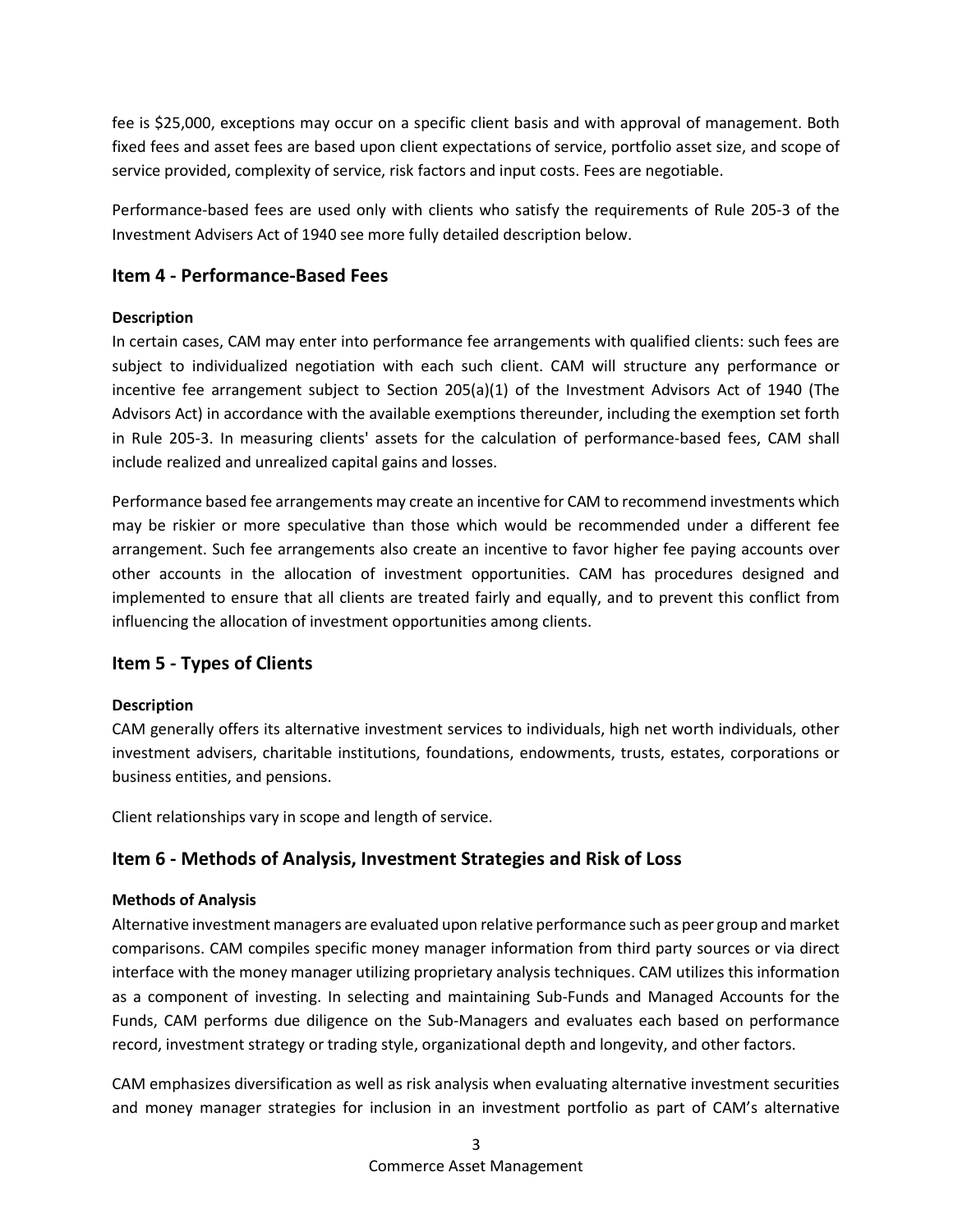investment advisory services. CAM relies on internally generated research when making investments or investment recommendations. CAM's principle sources of information include publicly available information as well as subscription and proprietary analysis regarding money managers, public filings of issuers and money managers with governmental authorities, annual reports, industry data, interactions with money managers via the telephone, web or face-to-face meetings. In addition, trade publications, charts and other statistical material are furnished by outside vendors.

CAM may also utilize research accumulated by affiliated companies under the Commerce Holdings organizational umbrella. This research may be part of a research services agreement with the affiliated entity.

Investing in securities directly or money manager strategies involves risk of loss that clients should be prepared to bear.

## Investment Strategies

Investment strategies developed by CAM invest in a variety of liquid investments intended to approximate the performance of the investment returns of hedge funds as an asset class. These strategies will seek to factor shadow such returns by investing in a portfolio including, without limitation, cash and other securities and instruments, futures, swaps, structured notes, exchange-traded funds ("ETFs"), stocks, mutual funds and forward contracts, as well as U.S. Government securities and other high quality debt securities. These strategies do not directly invest in hedge funds. These strategies may be part of a client's overall investment strategy if the investment is appropriate for the client and the client is an "accredited" investor.

For selectively accepted non-discretionary account portfolios invested in alternative investments, CAM focuses on strategic asset allocation and the selection of active investment managers. Portfolios are diversified to control the risk associated with traditional markets. CAM may utilize both actively managed strategies and index-based investments in the implementation of client portfolio strategies. CAM employs a variety of vehicles to gain access to the desired investment manager or passive strategy (e.g. separate accounts, institutional no-load mutual funds, commingled trusts, limited partnerships, closed-end fund, and other pooled investment vehicles). The investment strategy for a specific client is based upon the objectives stated by the client and discussions held with CAM personnel during consultations. The client may change these objectives at any time. CAM professionals will review the client's stated investment objectives regarding alternative investments or help its clients develop an alternative investment strategic plan. Generally, alternative investments are part of a client's overall investment portfolio and CAM professionals will ensure that its services related to alternative asset management or alternative investment consulting are a reasonable component of the overall client's investment framework.

Underlying investment manager strategies may utilize long-term purchases, short-term purchases, trading, short sales, margin transactions, and option writing (including covered options, uncovered options or spreading strategies).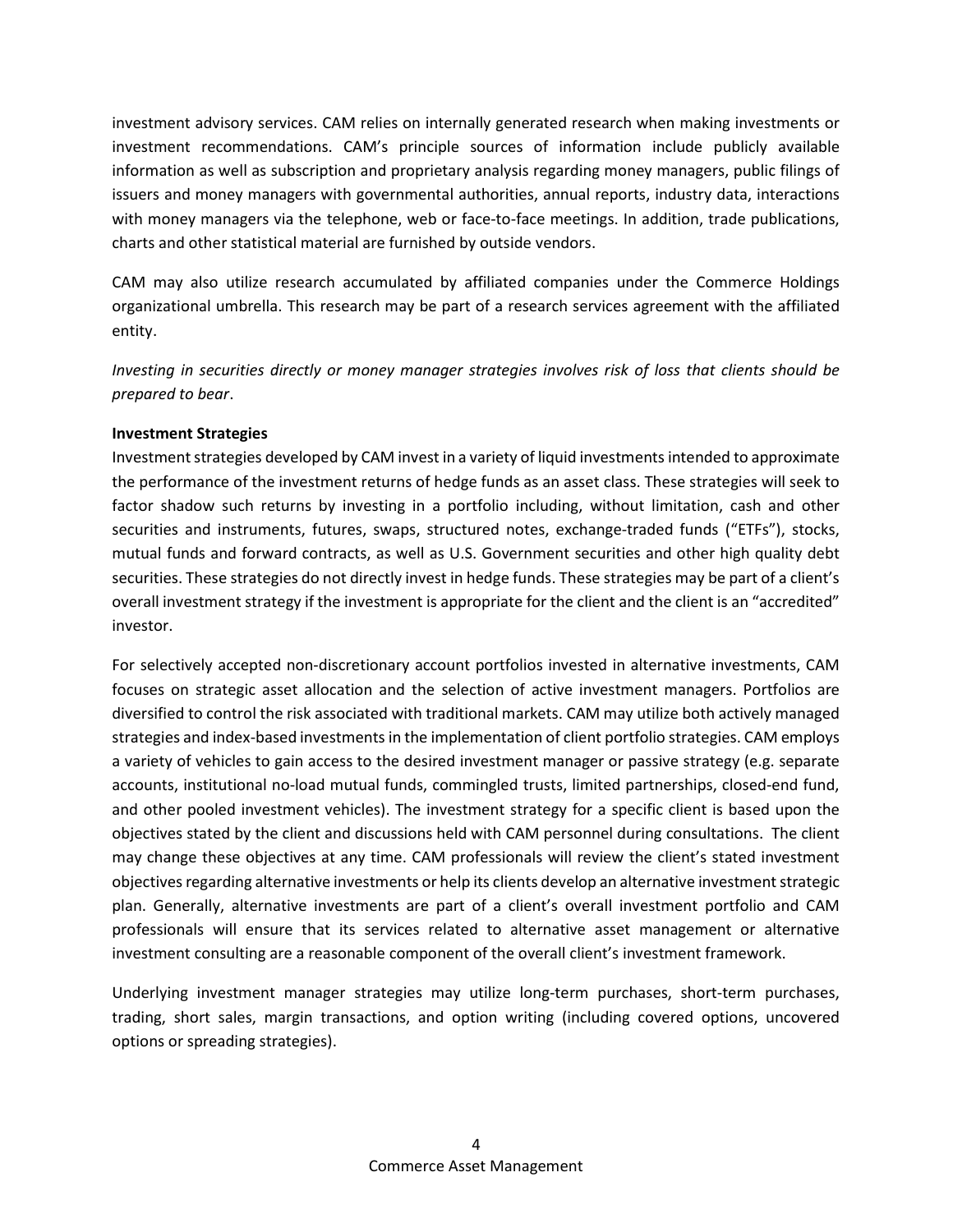#### Risk of Loss

All investment programs have certain risks that are borne by the investor. CAM's investment strategies possess risk characteristics that CAM must constantly keep in mind as CAM evaluates whether it is appropriate for client investment portfolios. Investors should review underlying disclosure information provided by investment managers such as the prospectus, private placement memorandum, etc. Investors typically face the following investment risks, however, this list is not meant to be comprehensive or address all risks that may be present in an underlying investment manager's strategy:

- Interest-rate Risk: Fluctuations in interest rates may cause investment prices to fluctuate. For example, when interest rates rise, yields on existing bonds become less attractive, causing their market values to decline.
- Market Risk: The price of a security, bond, or mutual fund may drop in reaction to tangible and intangible events and conditions. This type of risk is caused by external factors independent of a security's particular underlying circumstances. For example, political, economic and social conditions may trigger market events.
- Inflation Risk: When any type of inflation is present, a dollar today will not buy as much as a dollar next year, because purchasing power is eroding at the rate of inflation.
- Currency Risk: Overseas investments are subject to fluctuations in the value of the dollar against the currency of the investment's originating country. This is also referred to as exchange rate risk.
- Reinvestment Risk: This is the risk that future proceeds from investments may have to be reinvested at a potentially lower rate of return (i.e. interest rate). This primarily relates to fixed income securities.
- Fraud Risk: This is the risk that a third party money manager or fund may potentially violate federal, state or other investment related statutes or rules to the detriment of the firm and/or client.
- Business Risk: These risks are associated with a particular industry or a particular company within an industry. For example, oil-drilling companies depend on finding oil and then refining it, a lengthy process, before they can generate a profit. They carry a higher risk of profitability than an electric company, which generates its income from a steady stream of customers who buy electricity no matter what the economic environment is like.
- Liquidity Risk: Liquidity is the ability to readily convert an investment into cash. Generally, assets are more liquid if many traders are interested in a standardized product. For example, Treasury Bills are highly liquid, while real estate properties are not.
- Financial Risk: Excessive borrowing to finance a business' operations increases the risk of profitability, because the company must meet the terms of its obligations in good times and bad. During periods of financial stress, the inability to meet loan obligations may result in bankruptcy and/or a declining market value.
- Custody Risk: The risk of loss of securities held in custody occasioned by the insolvency, negligence or fraudulent action of the custodian or sub-custodian. Even if an appropriate legal framework is in place, which eliminates the risk of loss of value of the securities held by the custodian in the event of its failure, the ability of participants to transfer the securities might be temporarily impaired.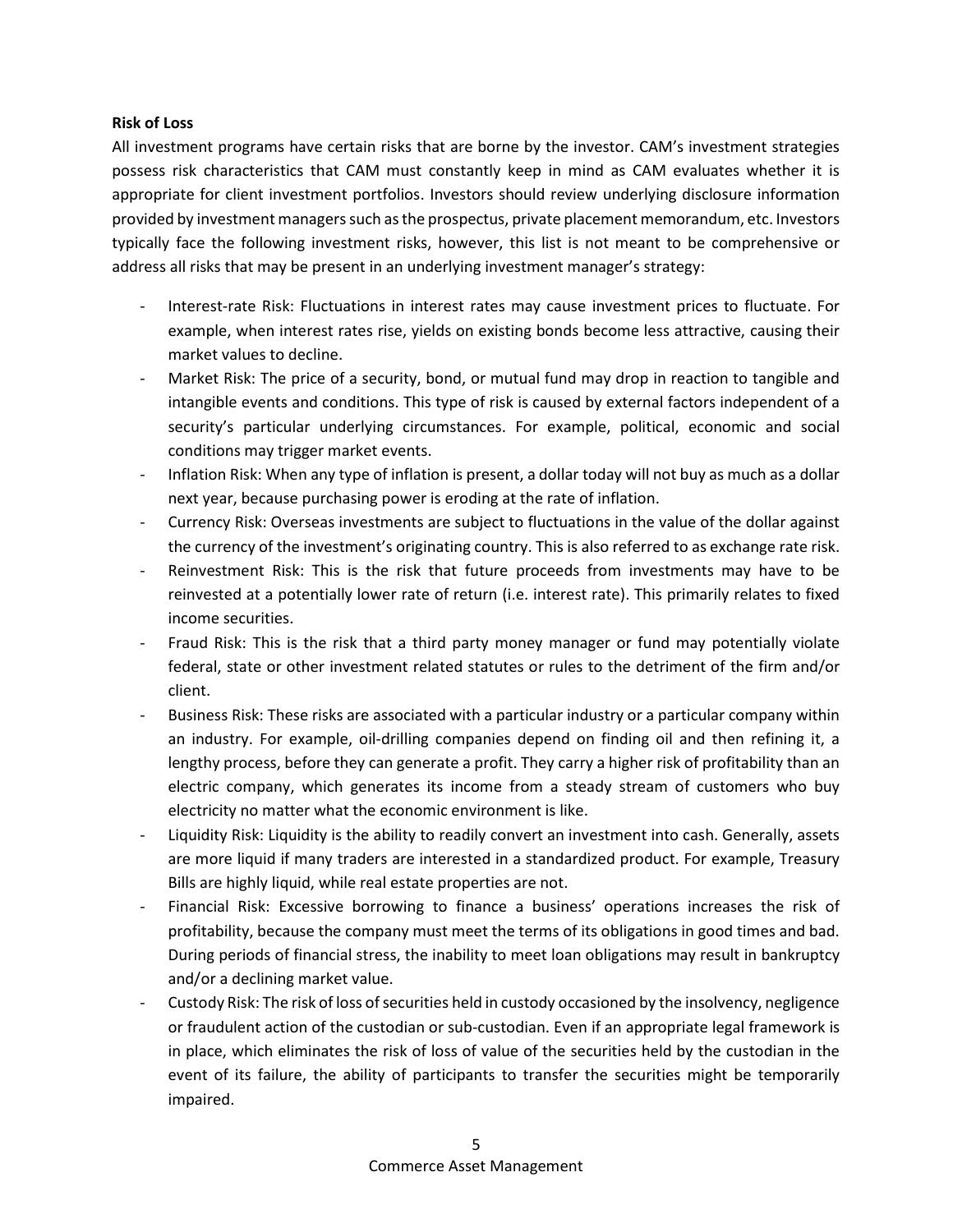## Item 7 - Disciplinary Information

Registered investment advisers are required to disclose all material facts regarding any legal or disciplinary events that would be material to your evaluation of CAM or the integrity of CAM management. CAM has had no disciplinary events.

## Item 8 - Other Financial Industry Activities and Affiliations

## Affiliations

CAM has arrangements that are material to its advisory business or its clients with related entities as described below.

CAM is a wholly owned subsidiary of Commerce Holdings, LLC, which owns an affiliated Registered Investment Adviser, Commerce Advisors, LLC.

Commerce Advisors is an affiliated entity which provides comprehensive wealth management services including financial planning, investment strategy asset class selection and reporting to high net worth individuals, family offices, trusts, estates, closely held businesses and, on a selective basis, small and medium sized pension and profit sharing plans and charitable organizations. Clients of Commerce Advisors may also be clients to CAM. Certain employees of CAM may provide consulting services to clients of Commerce Advisors.

## Potential Conflicts of Interests

Because of CAM's affiliations noted above the potential for conflict of interests exists in providing services to its clients. A conflict of interest can result in the impairment of CAM's professional objectivity when servicing a client's account.

CAM's Compliance Manual provides a means for review of related party transactions and conflicts of interest at an operational level through a review of material transactions including the placement of client assets.

## Item 9 - Code of Ethics, Participation or Interest in Client Transactions and Personal **Trading**

## Description

CAM has adopted a Code of Ethics for all employees of the firm describing its high standard of business conduct, and fiduciary duty to its clients. The Code of Ethics includes provisions relating to the confidentiality of client information, a prohibition on insider trading, a prohibition of rumor mongering, restrictions on the acceptance of significant gifts and the reporting of certain gifts and business entertainment items, and personal securities trading procedures, among other things. All employees at CAM must acknowledge the terms of the Code of Ethics annually, or as amended.

CAM's clients or prospective clients may request a copy of the firm's Code of Ethics by contacting Jennifer Brown at 901.260.6070 and/or kurt.voldeng@camhedge.com.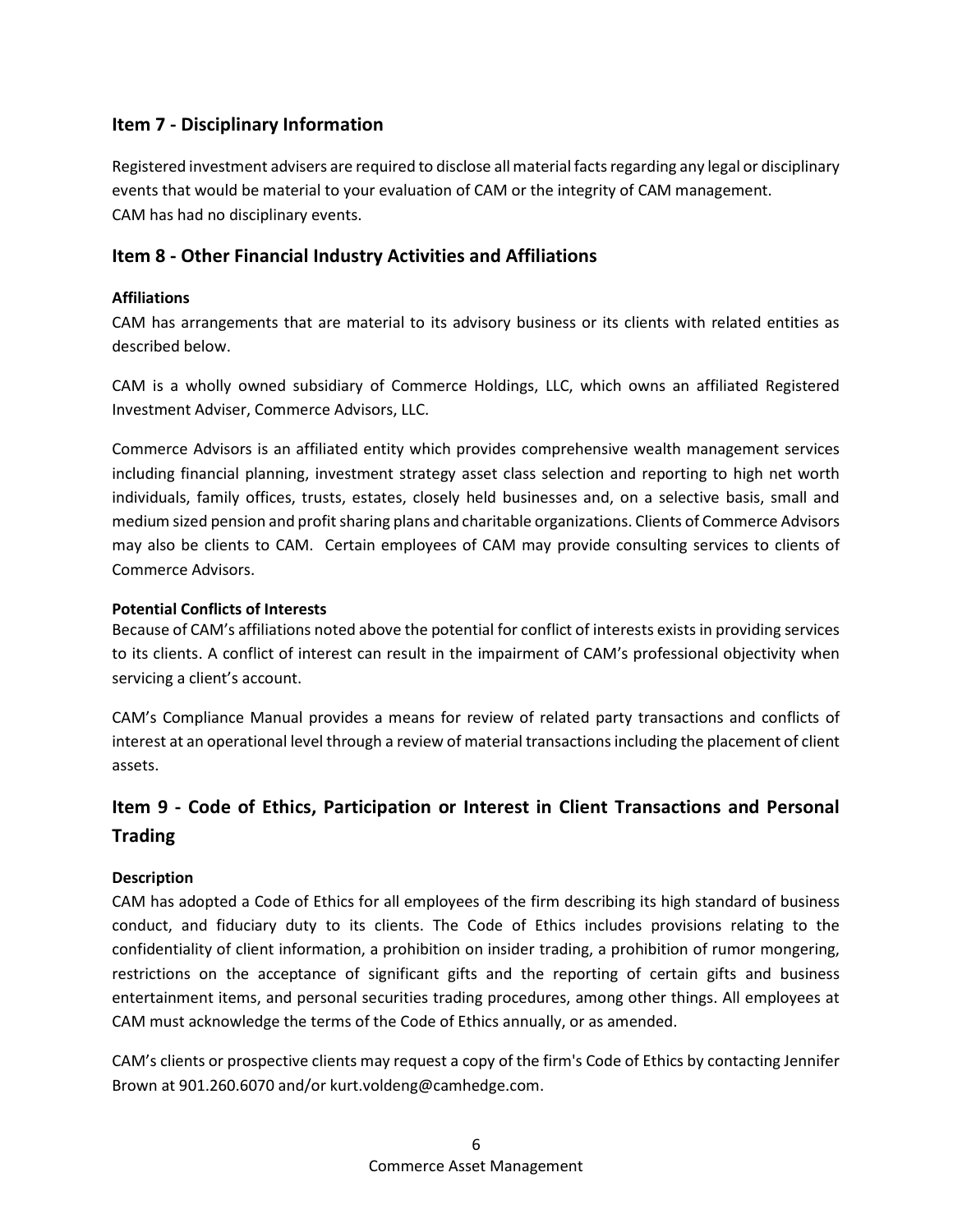CAM anticipates that, in appropriate circumstances, consistent with clients' investment objectives, it will cause accounts over which CAM has management authority to effect, and will recommend to investment advisory clients or prospective clients, the purchase or sale of investments in which CAM, its affiliates and/or clients, directly or indirectly, have a position of interest. CAM's employees and persons associated with CAM are required to follow CAM's Code of Ethics. Subject to satisfying this policy and applicable laws, officers, directors and employees of CAM and its affiliates may trade for their own accounts in securities which are recommended to and/or purchased for CAM's clients. The Code of Ethics is designed to assure that the personal securities transactions, activities and interests of the employees of CAM will not interfere with (i) making decisions in the best interest of advisory clients and (ii) implementing such decisions while, at the same time, allowing employees to invest for their own accounts. Employee trading is continually monitored under the Code of Ethics, and to reasonably prevent conflicts of interest between CAM and its clients.

Certain affiliated accounts may trade in the same securities with client accounts on an aggregated basis when consistent with CAM's obligation of best execution. In such circumstances, the affiliated and client accounts will share commission costs equally and receive securities at a total average price.

CAM will retain records of the trade order (specifying each participating account) and its allocation, which will be completed prior to the entry of the aggregated order. Completed orders will be allocated as specified in the initial trade order. Partially filled orders will be allocated on a pro rata basis. Any exceptions will be explained on the Order.

It is CAM's policy that the firm will not affect any principal or agency cross securities transactions for client accounts. CAM will also not cross trades between client accounts. Principal transactions are generally defined as transactions where an adviser, acting as principal for its own account or the account of an affiliated broker-dealer, buys from or sells any security to any advisory client. A principal transaction may also be deemed to have occurred if a security is crossed between an affiliated hedge fund and another client account. An agency cross transaction is defined as a transaction where a person acts as an investment adviser in relation to a transaction in which the investment adviser, or any person controlled by or under common control with the investment adviser, acts as broker for both the advisory client and for another person on the other side of the transaction. Agency cross transactions may arise where an adviser is dually registered as a broker-dealer or has an affiliated broker-dealer.

## Item 10 - Brokerage Practices

## Selecting Brokerage Firms

Specific custodian/brokerage recommendations are made to clients based on the underlying services needed. CAM does not receive fees or commissions from client custodian relationships.

## Item 11 - Review of Accounts

CAM generally reviews on a quarterly basis the asset management activities of CAM. This includes a review of the strategies managed by CAM. Market events, discovered investment intelligence or impending changes in capital may necessitate a review on a more frequent basis. Performance for each discretionary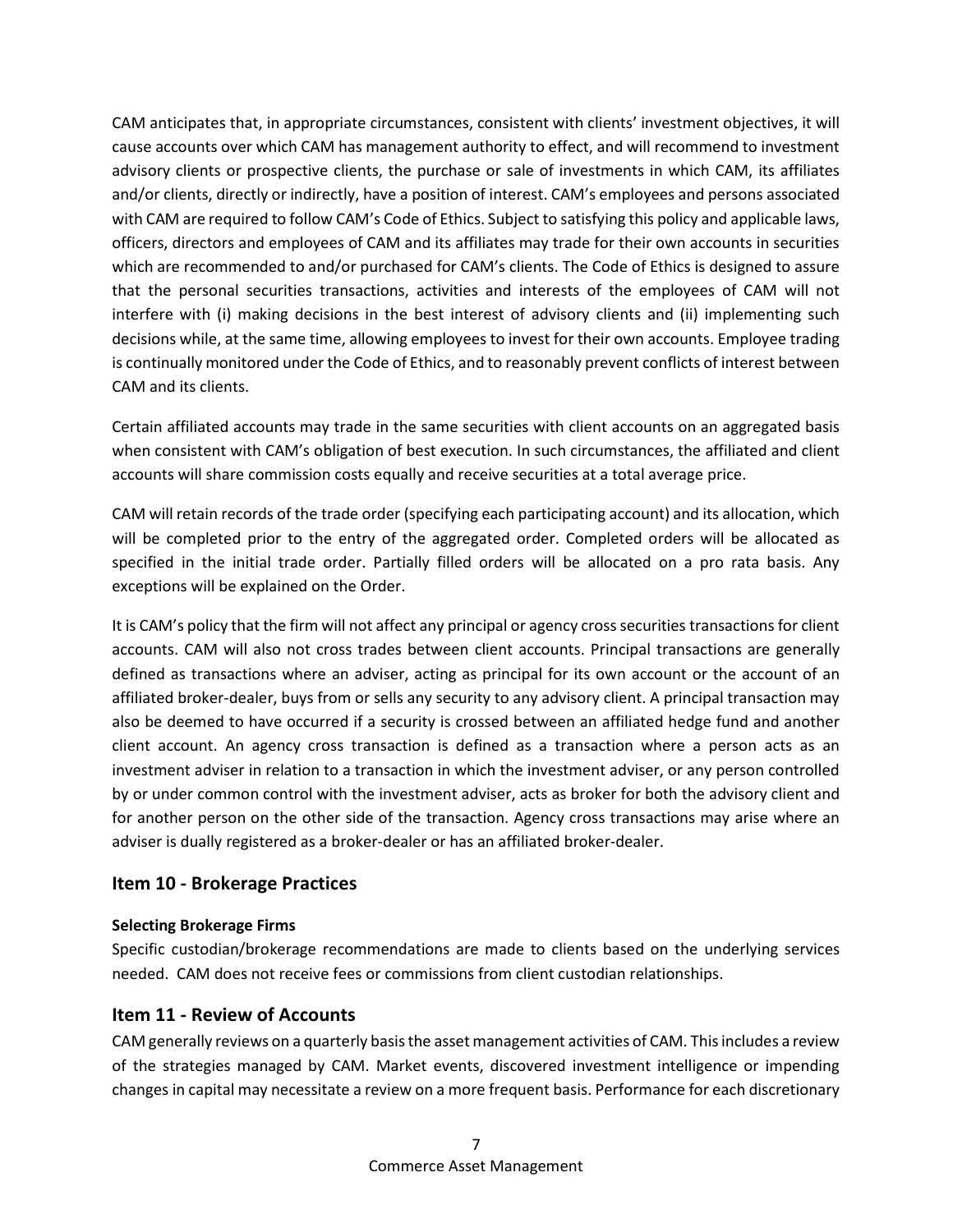asset management service is reviewed at least monthly. Non-discretionary advisory accounts are reviewed by the Chief Investment Officer and/or Chief Operating Officer at least on a quarterly basis.

For clients engaging CAM for alternative asset management services, CAM will provide or cause to provide client account statements that detail changes in the client's account.

For non-Fund advisory client accounts, CAM, through a qualified custodian or third- party administrator, provides monthly statements containing holdings, transactions and pricing for the period. Generally, client reviews entail a comparison of performance to market and peer group benchmarks as well as established goals and adherence to risk tolerance guidelines. Other factors subject to review may include investment manager allocation, securities overlap among investment managers, or investment style adherence. The nature and frequency of regular reports to non-Fund advisory clients is subject to negotiation with such clients as is generally addressed in the contractual agreement.

## Item 12 – Client Referrals and Other Compensation

## Referrals Out

CAM does not participate in referral fees or any form of remuneration from other professionals when a prospect or client is referred to them.

## Referrals In

CAM has the ability to have solicitation agreements in place to compensate solicitors for referring clients, prospects, or other revenue producing relationships to the company, which also includes referrals of qualified investors whereby CAM serves as Investment Manager for separate accounts.

## Item 13 - Custody

## Account Statements

CAM will generally be deemed to have custody of client assets under the applicable Advisers Act rules (despite the fact that CAM will never have actual physical custody of such assets). In addition, clients will receive at least quarterly, statements from the broker dealer, bank or other qualified custodian that holds and maintains client's investment assets. CAM urges clients to carefully review such statements.

## Item 14 - Investment Discretion

## Discretionary Authority for Trading

CAM typically accepts discretionary authority to manage investment manager accounts and/or securities on behalf of clients. In all cases, however, such discretion is to be exercised in a manner consistent with the stated investment objectives for the particular client investment as governed by the private placement memorandum or the discretionary investment advisory agreement. Investment guidelines and restrictions as they relate to non-discretionary advisory services must be provided to CAM in writing.

Under discretionary arrangements, CAM has the authority to determine, without obtaining specific client consent, the securities to be bought or sold, and the amount of the securities to be bought or sold.